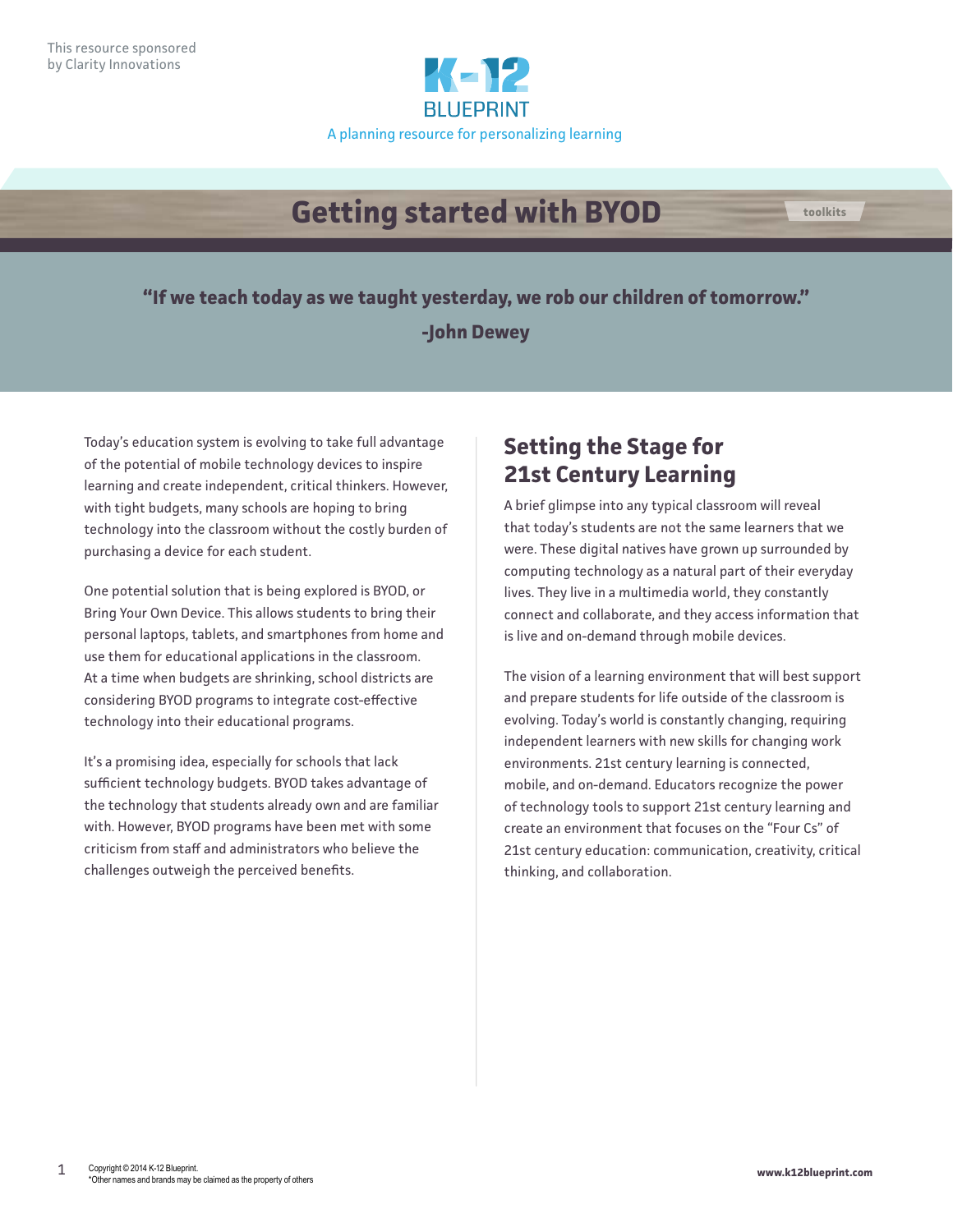### **BYOD Benefits**

As education systems evolve to better prepare tomorrow's workforce with 21st century skills, the shift towards eLearning becomes increasingly significant. Since many schools have the infrastructure to support wireless devices, allowing students to bring their own devices gives educators access to immediate technology integration in the classroom. The access advantage—anytime, anywhere, any device—gives BYOD a significant benefit over more traditional technology integration models.

Often, this increasing demand for school technology coincides with decreasing school budgets. BYOD is costeffective, as parents provide both the devices as well as the repair and maintenance costs. The devices are personalized, and are typically more robust and up-todate when compared with traditional computer labs or mobile technology carts. Additionally, BYOD models have shown greater student accountability and engagement when the device is personally owned. Competitive pricing of tablets, smartphones, and laptop computers is making BYOD a viable option for districts needing to stretch their technology budget through parent financing.

As teachers strive to prepare students for their future, BYOD replicates a technology-rich environment that is already common in higher education and business. The flexibility of personalized devices supports different learners with different needs, helping students to identify skills that will make them life-long learners. With more engaged and motivated students, BYOD has the potential to positively affect educational outcomes.

# **Challenges and Considerations**

Administrators hope that BYOD initiatives will help cut costs and increase student engagement. But BYOD brings with it a host of security concerns, including data protection and compliance with the Children's Internet Protection Act (CIPA). Protective wireless infrastructure for a BYOD program provides a segmented student network that is separate from the one used by teachers and administrators, thereby avoiding data security conflicts and protecting student information. Built-in authentication procedures enable monitoring of Internet usage while ensuring that only legitimate users are allowed to access the network. A web filter can provide Internet access controls, but it can negatively impact access speed or block desired content.

In addition to extensive planning for network security, wireless infrastructure must also have the capacity for growth. An increase in the number of mobile devices presents a growing demand for bandwidth, requiring schools to devote a large amount of their BYOD budget to infrastructure investment.

Even with the support of network security and infrastructure, a BYOD program needs the support and buy-in of all parties involved, including parents, students, staff, and administrators. Before implementing BYOD, it is important to consider the school demographics to determine if it is a viable technology financing option. Parental support, average household income, and the percentage of students who already own a device all play a large role in the success of a BYOD program. Some program models use anonymous polling to garner viable information in determining whether BYOD is the best model for technology funding.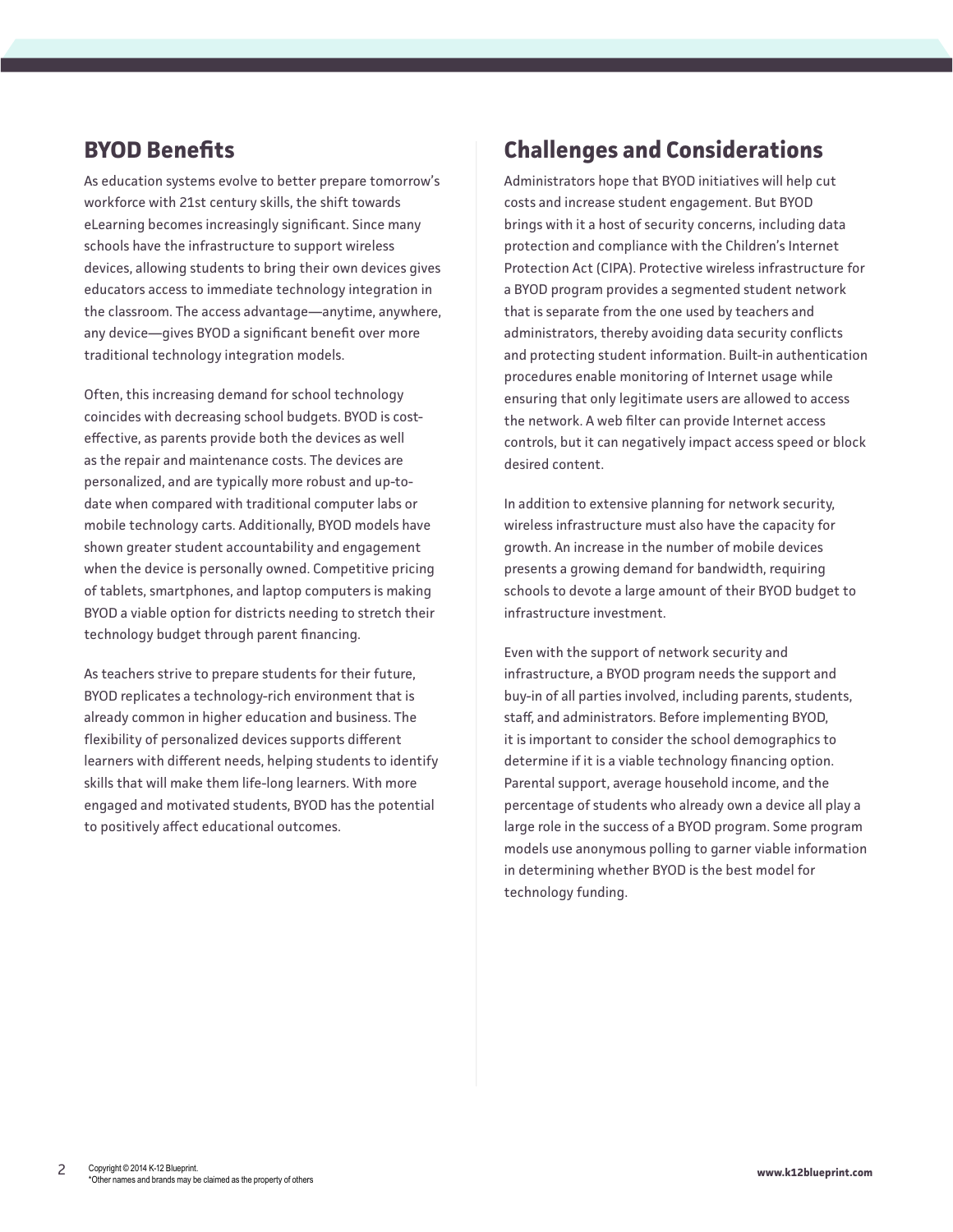Another consideration for BYOD is the ongoing professional development and extensive training for staff members who are responsible for implementing the program and procedures on a daily basis. Teachers may be more comfortable with a traditional technology model, which offers controlled, filtered and exclusive environments for mobile learning. BYOD is uncontrolled and offers less filtered environments, requiring effective classroom management strategies and a greater depth of knowledge about technology.

Although mobile devices have their advantages, such as anytime—anywhere learning and on-demand communication, there are limitations to the features and usability of these devices. Small screen size, Internet browser speed, battery life, software availability, and support for certain multimedia files are just a few of the considerations. As a result, mobile devices are best used as companion devices to supplement the work done on regular computers.

### **Planning and Implementing a Successful BYOD Program**

Successful BYOD programs have strategies in place to help with classroom management of different devices and activities. They establish and communicate a responsible use policy that specifies where and when devices can be used, as well as policies for social networking and messaging. Direct instruction on Internet safety, search strategies, and netiquette can also be incorporated into a BYOD curriculum.

Schools that implement BYOD programs must also provide mobile technology solutions for students who do not have their own device, and they must support the mix of the school's technology with the students' own devices. An effective program budget allows for purchasing or leasing school-owned devices, including costs for upgrading, repairing, or replacing the devices regularly. In the past, successful BYOD models report generous sharing of devices among students as well as donation programs for new and used equipment.

With a wide variety of personal mobile devices, successful BYOD implementation makes use of platform-independent tools. Web-based applications work on most platforms and can accommodate common software needs, including photo editing and multimedia presentations. To prevent file compatibility issues, BYOD programs are most effective when they use cloud-based online storage for sharing and collaboration that works on all devices.